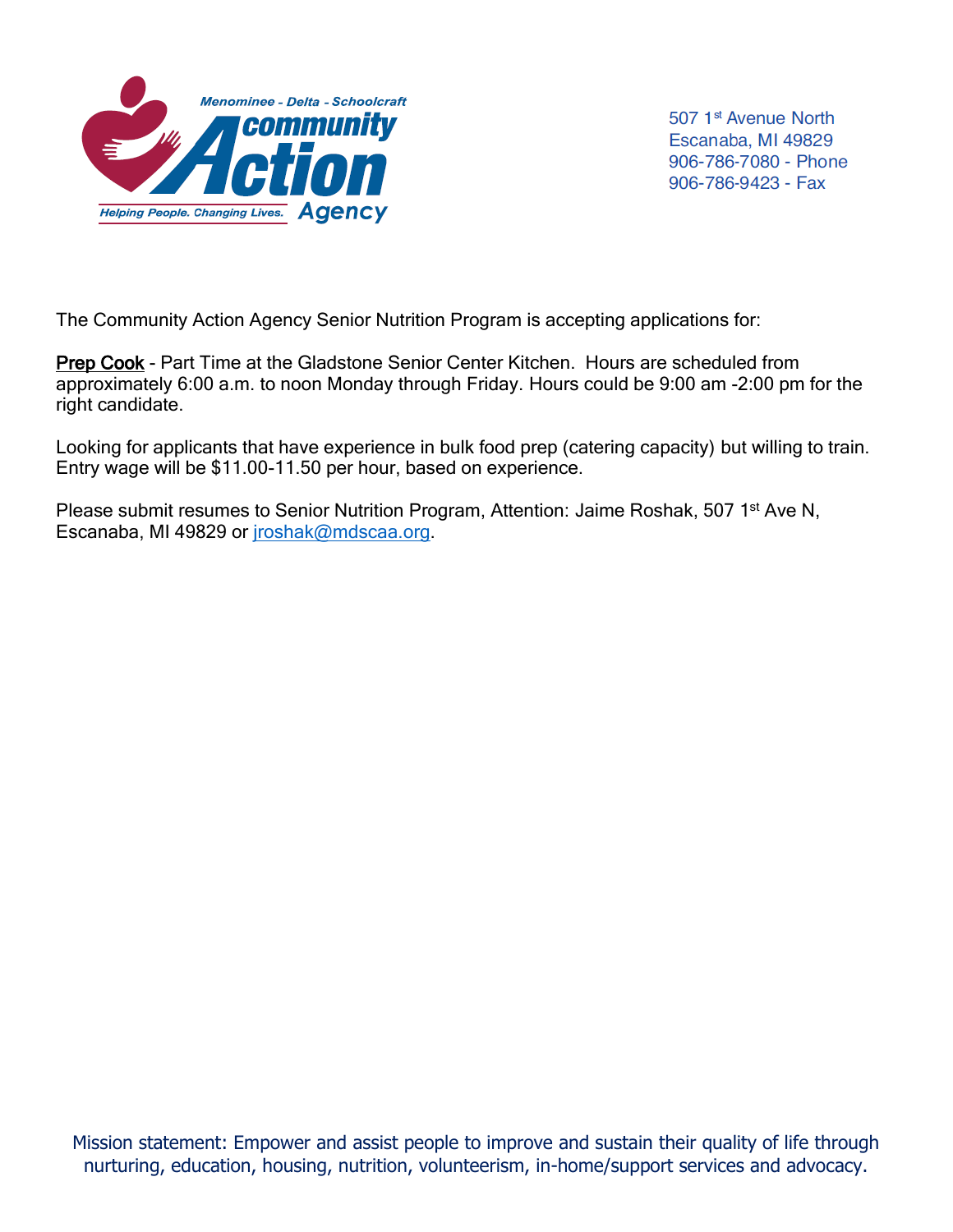|                              | <b>Job Title: Prep Cook</b>  |
|------------------------------|------------------------------|
|                              | <b>Revised: January 2021</b> |
| <b>Reports To: Head Cook</b> |                              |

Location: Kitchen Program: Senior Services Classification: Non-Exempt, Hourly, Part-Time

## POSITION OVERVIEW

Assists with preparation and packing of home delivered and congregate meals for program participants, and other contracted meals. Comply with Michigan Health Department standards as well as nutrition program standards for all kitchen operations.

#### **REQUIREMENTS**

- High school diploma or equivalent.
- Experience in quantity cooking.
- Perform heavy work (lifting 50 pounds maximum with frequent lifting and/or carrying of objects weighing up to 30 pounds), stand/walk for up to six hours, use hands for repetitive grasping, frequently bend and twist body, work around stoves, convection ovens, steamers and other commercial kitchen equipment, handling hot pots and pans.
- Ability to work effectively with co-workers and supervisors.
- Submit to criminal background check.

# JOB ESSENTIALS

- Accurately package and track meal counts for each route and congregate sites.
- Assist with food and supply inventories. Shelve and properly mark inventory as requested.
- Maintain safe food temperatures while preparing and packing food to assure meals reach program participants safe food temperature set by Michigan Department of Public Health.
- Assist with assigned cleaning.
- Work a flexible schedule to allow for increase/decrease in meal counts and duties.
- Maintain client/participant confidentiality.
- Participate in required staff trainings and meetings.

#### ADA Physical Activities Checklist

#### 1. The physical activity of the position.

A. Climbing: Ascending or descending ladders, using feet and legs and/or hands and arms. Body agility is emphasized.

B. Balancing: Maintaining body equilibrium to prevent falling and walking, standing or crouching. C. Stooping: Bending body downward and forward by bending spine at the waist. This factor is important if it occurs to a considerable degree and requires full motion of the lower extremities and back muscles.

- D. Kneeling: Bending legs at knee to come to a rest on knee or knees.
- E. Crouching: Bending the body downward and forward by bending leg and spine.
- F. Reaching: Extending hand(s) and arm(s) in any direction.
- G. Standing: Particularly for sustained periods of time.
- H. Walking: Moving about on foot to accomplish tasks.

I. Pushing: Using upper extremities to press against something with steady force in order to thrust forward, downward or outward.

J. Pulling: Using upper extremities to exert force in order to draw, haul or tug objects in a sustained motion.

K. Lifting: Raising objects from a lower to a higher position or moving objects horizontally from position-to-position. This factor is important if it occurs to a considerable degree and requires substantial use of upper extremities and back muscles.

L. Grasping: Applying pressure to an object with the fingers and palm.